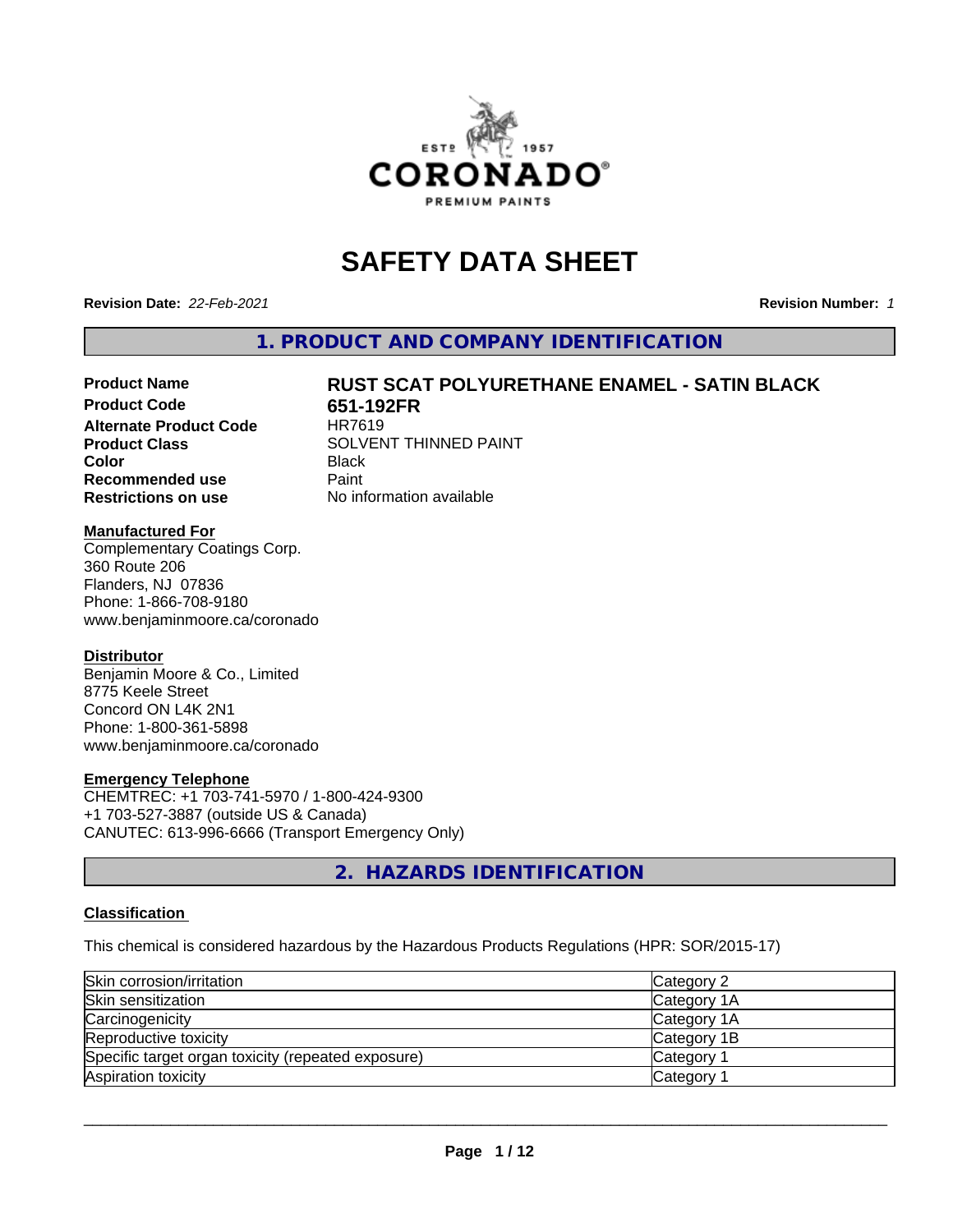#### **651-192FR** - **RUST SCAT POLYURETHANE ENAMEL - SATIN BLACK**

| --<br>.,<br>` liauids<br>Flar<br>Table                                 | $-$<br>-16 |
|------------------------------------------------------------------------|------------|
| .<br>Physica<br>hazard<br>classified<br>herwise<br>not<br>otł<br>Sital | 10         |

\_\_\_\_\_\_\_\_\_\_\_\_\_\_\_\_\_\_\_\_\_\_\_\_\_\_\_\_\_\_\_\_\_\_\_\_\_\_\_\_\_\_\_\_\_\_\_\_\_\_\_\_\_\_\_\_\_\_\_\_\_\_\_\_\_\_\_\_\_\_\_\_\_\_\_\_\_\_\_\_\_\_\_\_\_\_\_\_\_\_\_\_\_

#### **Label elements**

#### **Danger**

#### **Hazard statements**

Causes skin irritation May cause an allergic skin reaction May cause cancer May damage fertility or the unborn child Causes damage to organs through prolonged or repeated exposure May be fatal if swallowed and enters airways Flammable liquid and vapor Risk of spontaneous combustion



**Appearance** liquid **Odor** solvent

#### **Precautionary Statements - Prevention**

Obtain special instructions before use

Do not handle until all safety precautions have been read and understood

Use personal protective equipment as required

Wash face, hands and any exposed skin thoroughly after handling

Contaminated work clothing should not be allowed out of the workplace

Wear protective gloves

Do not breathe dust/fume/gas/mist/vapors/spray

Do not eat, drink or smoke when using this product

Keep away from heat, hot surfaces, sparks, open flames and other ignition sources. No smoking

Keep container tightly closed

Ground/bond container and receiving equipment

Use explosion-proof electrical/ventilating/lighting/equipment

Use only non-sparking tools

Take precautionary measures against static discharge

Immediately after use, place rags, steel wool or waste used with this product in a sealed water-filled metal container or lay flat to dry.

#### **Precautionary Statements - Response**

IF exposed or concerned: Get medical advice/attention **Skin**

If skin irritation or rash occurs: Get medical advice/attention

IF ON SKIN (or hair): Remove/Take off immediately all contaminated clothing. Rinse skin with water/shower Wash contaminated clothing before reuse

#### **Ingestion**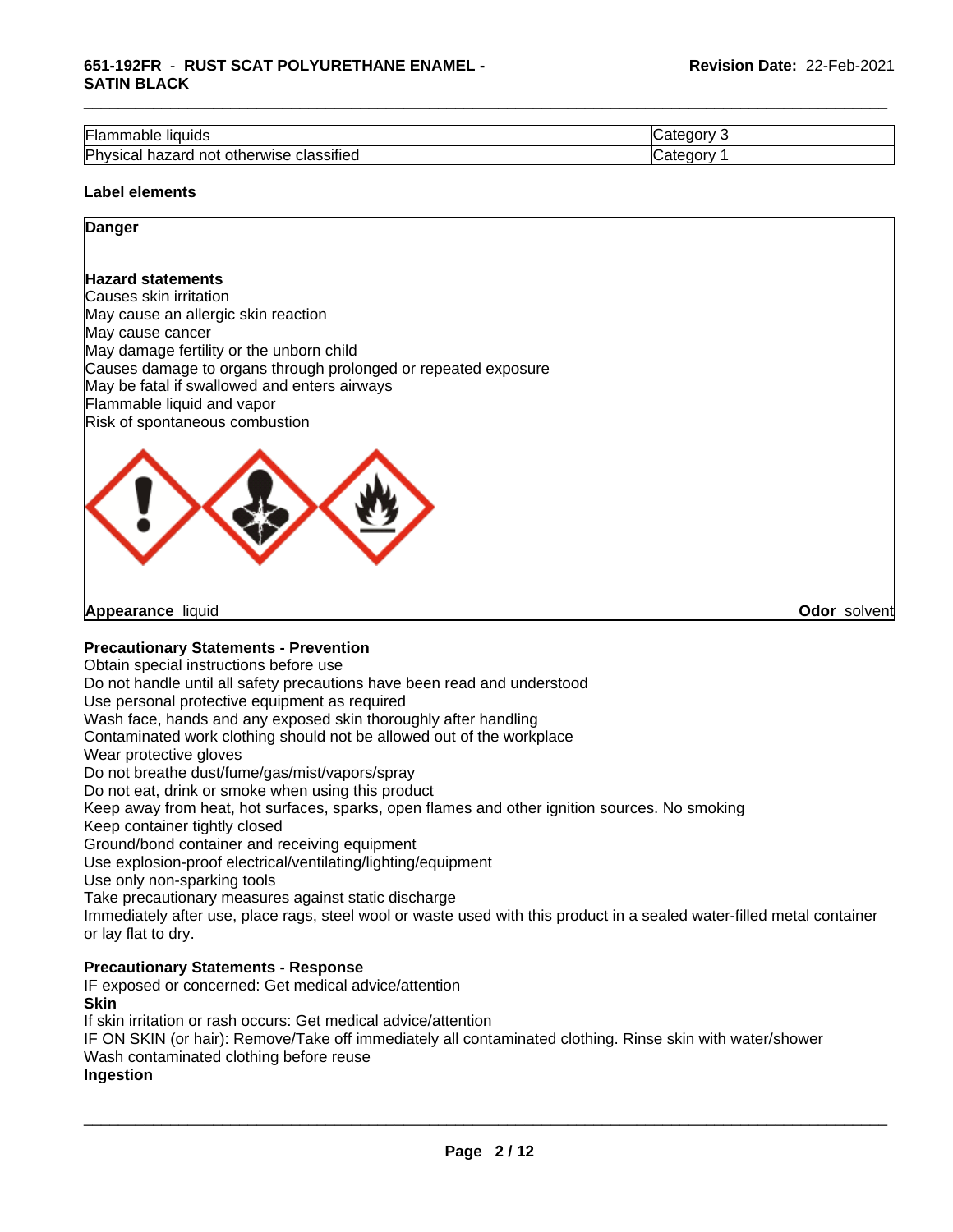IF SWALLOWED: Immediately call a POISON CENTER or doctor/physician Do NOT induce vomiting **Fire** In case of fire: Use CO2, dry chemical, or foam for extinction

**Precautionary Statements - Storage**

Store locked up Store in a well-ventilated place. Keep cool

#### **Precautionary Statements - Disposal**

Dispose of contents/container to an approved waste disposal plant

Materials such as rags used with this product may begin to burn by themselves. After use, put rags in water or lay flat to dry, then discard.

\_\_\_\_\_\_\_\_\_\_\_\_\_\_\_\_\_\_\_\_\_\_\_\_\_\_\_\_\_\_\_\_\_\_\_\_\_\_\_\_\_\_\_\_\_\_\_\_\_\_\_\_\_\_\_\_\_\_\_\_\_\_\_\_\_\_\_\_\_\_\_\_\_\_\_\_\_\_\_\_\_\_\_\_\_\_\_\_\_\_\_\_\_

#### **Other information**

No information available

#### **3. COMPOSITION INFORMATION ON COMPONENTS**

| <b>Chemical name</b>                          | CAS No.       | Weight-%      | Hazardous Material<br>registry number<br>(HMIRA registry #) | Date HMIRA filed and<br>Information Review Act date exemption granted<br>(if applicable) |
|-----------------------------------------------|---------------|---------------|-------------------------------------------------------------|------------------------------------------------------------------------------------------|
| Limestone                                     | 1317-65-3     | $10 - 30%$    |                                                             |                                                                                          |
| Talc                                          | 14807-96-6    | $10 - 30%$    |                                                             |                                                                                          |
| Distillates, petroleum,<br>hydrotreated light | 64742-47-8    | $10 - 30%$    |                                                             |                                                                                          |
| Stoddard solvent                              | 8052-41-3     | $5 - 10%$     |                                                             |                                                                                          |
| Hydrotreated heavy naphtha,<br>petroleum      | 64742-48-9    | $3 - 7%$      |                                                             |                                                                                          |
| Solvent naphtha, petroleum,<br>light aromatic | 64742-95-6    | $1 - 5%$      |                                                             |                                                                                          |
| Carbon black                                  | 1333-86-4     | $0.5 - 1%$    |                                                             |                                                                                          |
| Zinc phosphate                                | 7779-90-0     | $0.5 - 1%$    |                                                             |                                                                                          |
| Methyl ethyl ketoxime                         | $96 - 29 - 7$ | $0.1 - 0.25%$ |                                                             |                                                                                          |
| Silica, crystalline                           | 14808-60-7    | $0.1 - 0.25%$ |                                                             |                                                                                          |
| Cobalt bis(2-ethylhexanoate)                  | 136-52-7      | $0.1 - 0.25%$ |                                                             |                                                                                          |

**Confidential Business Information note**

\*The exact percentage (concentration) of composition has been withheld as a trade secret

#### **4. FIRST AID MEASURES**

| If symptoms persist, call a physician. Show this safety data<br>sheet to the doctor in attendance.                                                                                                                         |
|----------------------------------------------------------------------------------------------------------------------------------------------------------------------------------------------------------------------------|
| Immediately flush with plenty of water. After initial flushing,<br>remove any contact lenses and continue flushing for at<br>least 15 minutes. Keep eye wide open while rinsing. If<br>symptoms persist, call a physician. |
| Wash off immediately with soap and plenty of water while                                                                                                                                                                   |
|                                                                                                                                                                                                                            |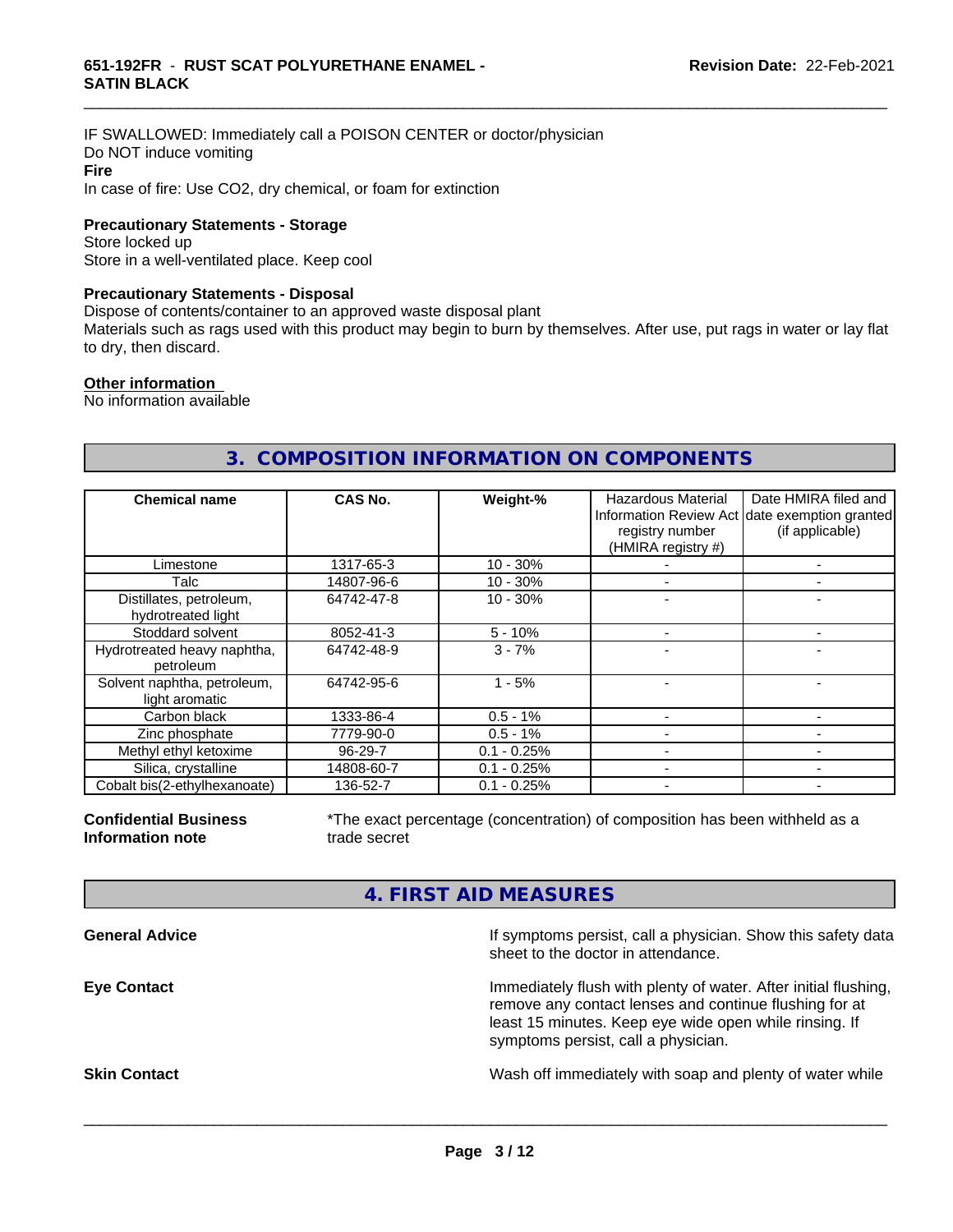|                                        | removing all contaminated clothes and shoes. If skin<br>irritation persists, call a physician. Wash clothing before<br>reuse. Destroy contaminated articles such as shoes.                       |
|----------------------------------------|--------------------------------------------------------------------------------------------------------------------------------------------------------------------------------------------------|
| <b>Inhalation</b>                      | Move to fresh air. If symptoms persist, call a physician.<br>If not breathing, give artificial respiration. Call a physician<br>immediately.                                                     |
| Ingestion                              | Clean mouth with water and afterwards drink plenty of<br>water. Do not induce vomiting without medical advice.<br>Never give anything by mouth to an unconscious person.<br>Consult a physician. |
| <b>Protection Of First-Aiders</b>      | Use personal protective equipment.                                                                                                                                                               |
| <b>Most Important Symptoms/Effects</b> | May cause allergic skin reaction.                                                                                                                                                                |
| <b>Notes To Physician</b>              | Treat symptomatically.                                                                                                                                                                           |

\_\_\_\_\_\_\_\_\_\_\_\_\_\_\_\_\_\_\_\_\_\_\_\_\_\_\_\_\_\_\_\_\_\_\_\_\_\_\_\_\_\_\_\_\_\_\_\_\_\_\_\_\_\_\_\_\_\_\_\_\_\_\_\_\_\_\_\_\_\_\_\_\_\_\_\_\_\_\_\_\_\_\_\_\_\_\_\_\_\_\_\_\_

**5. FIRE-FIGHTING MEASURES**

| <b>Suitable Extinguishing Media</b>                                              | Foam, dry powder or water. Use extinguishing measures<br>that are appropriate to local circumstances and the<br>surrounding environment.                                                                                                               |
|----------------------------------------------------------------------------------|--------------------------------------------------------------------------------------------------------------------------------------------------------------------------------------------------------------------------------------------------------|
| Protective equipment and precautions for firefighters                            | As in any fire, wear self-contained breathing apparatus<br>pressure-demand, MSHA/NIOSH (approved or equivalent)<br>and full protective gear.                                                                                                           |
| <b>Specific Hazards Arising From The Chemical</b>                                | Combustible material. Closed containers may rupture if<br>exposed to fire or extreme heat. Keep product and empty<br>container away from heat and sources of ignition. Thermal<br>decomposition can lead to release of irritating gases and<br>vapors. |
| Sensitivity to mechanical impact                                                 | No                                                                                                                                                                                                                                                     |
| Sensitivity to static discharge                                                  | Yes                                                                                                                                                                                                                                                    |
| <b>Flash Point Data</b><br>Flash point (°F)<br>Flash Point (°C)<br><b>Method</b> | 102<br>39<br><b>PMCC</b>                                                                                                                                                                                                                               |
| <b>Flammability Limits In Air</b>                                                |                                                                                                                                                                                                                                                        |
| Lower flammability limit:<br><b>Upper flammability limit:</b>                    | Not available<br>Not available                                                                                                                                                                                                                         |
| <b>NFPA</b><br>Health: 2<br>Flammability: 2                                      | Instability: 0<br><b>Special: Not Applicable</b>                                                                                                                                                                                                       |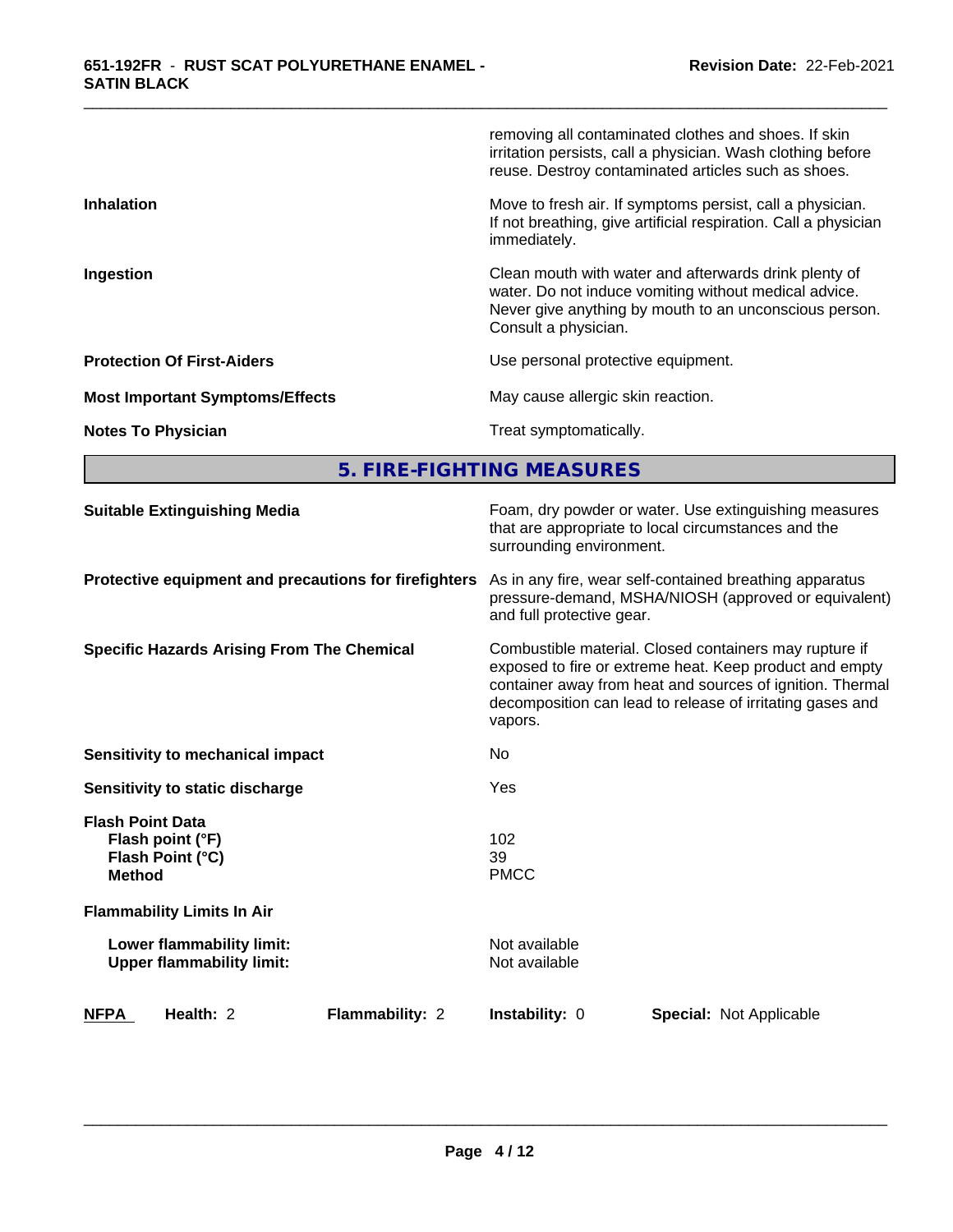#### **NFPA Legend**

- 0 Not Hazardous
- 1 Slightly
- 2 Moderate
- 3 High
- 4 Severe

*The ratings assigned are only suggested ratings, the contractor/employer has ultimate responsibilities for NFPA ratings where this system is used.*

\_\_\_\_\_\_\_\_\_\_\_\_\_\_\_\_\_\_\_\_\_\_\_\_\_\_\_\_\_\_\_\_\_\_\_\_\_\_\_\_\_\_\_\_\_\_\_\_\_\_\_\_\_\_\_\_\_\_\_\_\_\_\_\_\_\_\_\_\_\_\_\_\_\_\_\_\_\_\_\_\_\_\_\_\_\_\_\_\_\_\_\_\_

*Additional information regarding the NFPA rating system is available from the National Fire Protection Agency (NFPA) at www.nfpa.org.*

#### **6. ACCIDENTAL RELEASE MEASURES**

| <b>Personal Precautions</b>      | Use personal protective equipment. Remove all sources of<br>ignition.                                                                                                                                                                                                                                            |
|----------------------------------|------------------------------------------------------------------------------------------------------------------------------------------------------------------------------------------------------------------------------------------------------------------------------------------------------------------|
| <b>Other Information</b>         | Prevent further leakage or spillage if safe to do so. Do not<br>allow material to contaminate ground water system.<br>Prevent product from entering drains. Do not flush into<br>surface water or sanitary sewer system. Local authorities<br>should be advised if significant spillages cannot be<br>contained. |
| <b>Environmental precautions</b> | See Section 12 for additional Ecological Information.                                                                                                                                                                                                                                                            |
| <b>Methods for Cleaning Up</b>   | Dam up. Soak up with inert absorbent material. Pick up<br>and transfer to properly labeled containers. Clean<br>contaminated surface thoroughly.                                                                                                                                                                 |

#### **7. HANDLING AND STORAGE**

| <b>Handling</b>               | Use only in area provided with appropriate exhaust<br>ventilation. Do not breathe vapors or spray mist. Wear<br>personal protective equipment. Take precautionary<br>measures against static discharges. To avoid ignition of<br>vapors by static electricity discharge, all metal parts of the<br>equipment must be grounded. Keep away from open<br>flames, hot surfaces and sources of ignition. |
|-------------------------------|-----------------------------------------------------------------------------------------------------------------------------------------------------------------------------------------------------------------------------------------------------------------------------------------------------------------------------------------------------------------------------------------------------|
| <b>Storage</b>                | Keep containers tightly closed in a dry, cool and<br>well-ventilated place. Keep away from heat. Keep away<br>from open flames, hot surfaces and sources of ignition.<br>Keep in properly labeled containers. Keep out of the reach<br>of children.                                                                                                                                                 |
|                               | <b>DANGER</b> - Rags, steel wool or waste soaked with this<br>product may spontaneously catch fire if improperly<br>discarded. Immediately after use, place rags, steel wool or<br>waste in a sealed water-filled metal container.                                                                                                                                                                  |
| <b>Incompatible Materials</b> | Incompatible with strong acids and bases and strong<br>oxidizing agents.                                                                                                                                                                                                                                                                                                                            |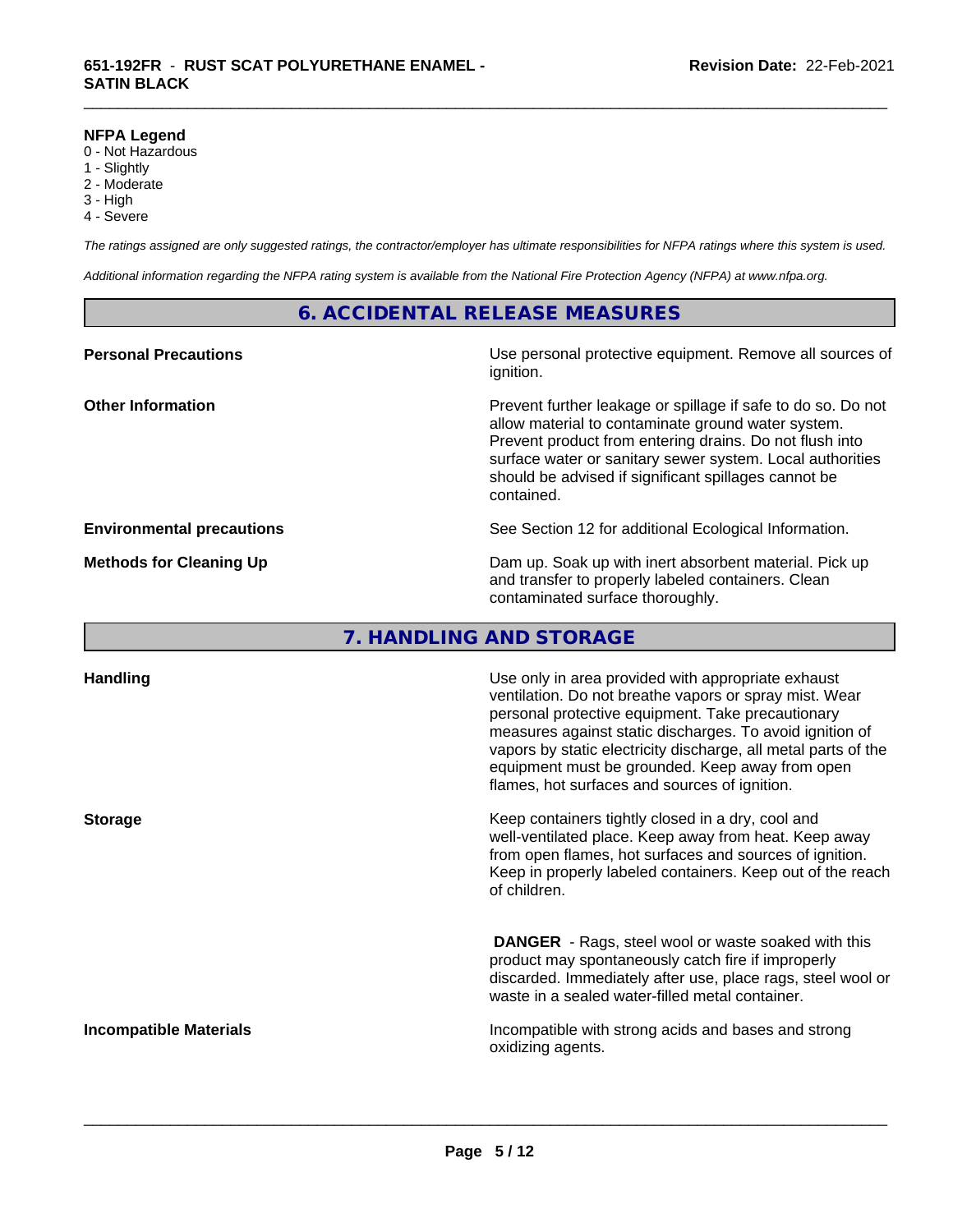#### **8. EXPOSURE CONTROLS/PERSONAL PROTECTION**

\_\_\_\_\_\_\_\_\_\_\_\_\_\_\_\_\_\_\_\_\_\_\_\_\_\_\_\_\_\_\_\_\_\_\_\_\_\_\_\_\_\_\_\_\_\_\_\_\_\_\_\_\_\_\_\_\_\_\_\_\_\_\_\_\_\_\_\_\_\_\_\_\_\_\_\_\_\_\_\_\_\_\_\_\_\_\_\_\_\_\_\_\_

#### **Exposure Limits**

| <b>Chemical name</b>                          | <b>ACGIH TLV</b>                                                                                                                              | <b>Alberta</b>                                 | <b>British Columbia</b>                                                                    | Ontario                        | Quebec                                           |
|-----------------------------------------------|-----------------------------------------------------------------------------------------------------------------------------------------------|------------------------------------------------|--------------------------------------------------------------------------------------------|--------------------------------|--------------------------------------------------|
| Limestone                                     | N/E                                                                                                                                           | 10 mg/m $3$ - TWA                              | 10 mg/m $3$ - TWA<br>$3$ mg/m <sup>3</sup> - TWA<br>$20 \text{ mg/m}^3$ - STEL             | N/E                            | 10 mg/m $3$ - TWAEV                              |
| Talc                                          | TWA: $2 \text{ mg/m}^3$<br>particulate matter<br>containing no<br>asbestos and <1%<br>crystalline silica,<br>respirable particulate<br>matter | $2$ mg/m <sup>3</sup> - TWA                    | $2$ mg/m <sup>3</sup> - TWA                                                                | $2$ mg/m <sup>3</sup> - TWA    | 3 mg/m <sup>3</sup> - TWAEV                      |
| Distillates, petroleum,<br>hydrotreated light | N/E                                                                                                                                           | N/E                                            | $200$ mg/m <sup>3</sup> - TWA<br>Skin absorption can<br>contribute to overall<br>exposure. | N/E                            | N/E                                              |
| Stoddard solvent                              | TWA: 100 ppm                                                                                                                                  | 100 ppm - TWA<br>$572$ mg/m <sup>3</sup> - TWA | 290 mg/m <sup>3</sup> - TWA<br>580 mg/m <sup>3</sup> - STEL                                | 525 mg/m <sup>3</sup> - TWA    | 100 ppm - TWAEV<br>525 mg/m <sup>3</sup> - TWAEV |
| Carbon black                                  | TWA: $3 \text{ mq/m}^3$<br>inhalable particulate<br>matter                                                                                    | $3.5$ mg/m $3$ - TWA                           | $3$ mg/m $3$ - TWA                                                                         | $3$ mg/m $3$ - TWA             | 3.5 mg/m <sup>3</sup> - TWAEV                    |
| Silica, crystalline                           | TWA: 0.025 mg/m <sup>3</sup><br>respirable particulate<br>matter                                                                              | $0.025$ mg/m <sup>3</sup> - TWA                | $0.025$ mg/m <sup>3</sup> - TWA                                                            | $0.10$ mg/m <sup>3</sup> - TWA | $0.1$ mg/m <sup>3</sup> - TWAEV                  |

#### **Legend**

ACGIH - American Conference of Governmental Industrial Hygienists

Alberta - Alberta Occupational Exposure Limits

British Columbia - British Columbia Occupational Exposure Limits

Ontario - Ontario Occupational Exposure Limits

Quebec - Quebec Occupational Exposure Limits

N/E - Not established

## **Personal Protective Equipment**

**Engineering Measures Ensure adequate ventilation, especially in confined areas.** 

**Eye/Face Protection** Safety glasses with side-shields. If splashes are likely to occur, wear: Tightly fitting safety goggles **Skin Protection Skin Protection Skin Protective gloves.** Long sleeved clothing. Protective gloves. **Respiratory Protection In operations where exposure limits are exceeded, use a** local protection NIOSH approved respirator that has been selected by a technically qualified person for the specific work conditions. When spraying the product or applying in confined areas, wear a NIOSH approved respirator specified for paint spray or organic vapors.

**Hygiene Measures Avoid contact with skin, eyes and clothing. Remove and Avoid contact with skin, eyes and clothing. Remove and Avoid contact with skin, eyes and clothing. Remove and** wash contaminated clothing before re-use. Wash thoroughly after handling. When using do not eat, drink or smoke.

#### **9. PHYSICAL AND CHEMICAL PROPERTIES**

#### **Appearance** liquid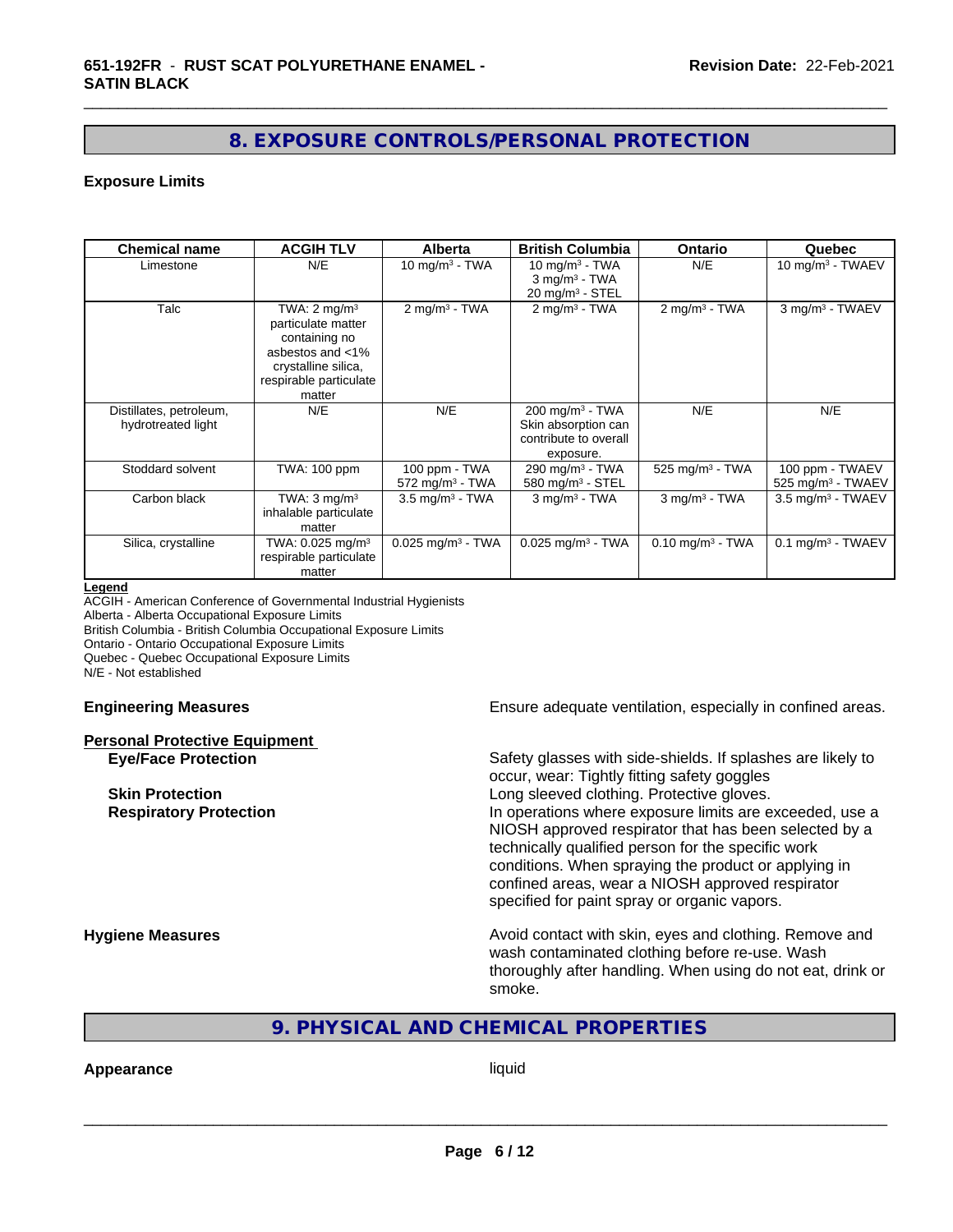**Odor** solvent **Odor Threshold**<br> **Density (Ibs/gal)**<br> **Density (Ibs/gal)**<br> **No information available**<br>  $9.9 - 10.0$ **Density (Ibs/gal)** 9.9 - 10.0<br> **Specific Gravity** 3.19 - 1.21 **Specific Gravity pH** No information available **Viscosity (cps)** No information available **Solubility(ies)** No information available **Evaporation Rate No information available No information available Vapor pressure** No information available in the North American Mondo available in the North American American American American American American American American American American American American American American Ame **Vapor density No information available No information available Wt. % Solids** 65 - 75 **Vol. % Solids** 45 - 55<br> **Wt. % Volatiles** 25 - 35 **Wt. % Volatiles** 25 - 35<br> **Vol. % Volatiles** 25 - 35 **Vol. % Volatiles VOC Regulatory Limit (g/L)** < 400 **Boiling Point (°F)** 279 **Boiling Point (°C)** 137 **Freezing point (°F)** No information available **Freezing Point (°C)** No information available **Flash point (°F)** 102 **Flash Point (°C)** 39 **Method** PMCC **Flammability (solid, gas)**<br> **Commability limit:**<br>
Upper flammability limit:<br>
Not applicable **Upper flammability limit:**<br> **Lower flammability limit:**<br>
Not applicable<br>
Not applicable **Lower flammability limit:**<br> **Autoignition Temperature (°F)** Not applicable available **Autoignition Temperature (°F)**<br> **Autoignition Temperature (°C)** No information available **Autoignition Temperature (°C) Decomposition Temperature (°F)** No information available **Decomposition Temperature (°C)** No information available **Partition coefficient Contract Community No information available** 

**No information available** 

\_\_\_\_\_\_\_\_\_\_\_\_\_\_\_\_\_\_\_\_\_\_\_\_\_\_\_\_\_\_\_\_\_\_\_\_\_\_\_\_\_\_\_\_\_\_\_\_\_\_\_\_\_\_\_\_\_\_\_\_\_\_\_\_\_\_\_\_\_\_\_\_\_\_\_\_\_\_\_\_\_\_\_\_\_\_\_\_\_\_\_\_\_

**10. STABILITY AND REACTIVITY**

| <b>Reactivity</b>                         | Not Applicable                                                                           |
|-------------------------------------------|------------------------------------------------------------------------------------------|
| <b>Chemical Stability</b>                 | Stable under normal conditions. Hazardous polymerisation<br>does not occur.              |
| <b>Conditions to avoid</b>                | Keep away from open flames, hot surfaces, static<br>electricity and sources of ignition. |
| <b>Incompatible Materials</b>             | Incompatible with strong acids and bases and strong<br>oxidizing agents.                 |
| <b>Hazardous Decomposition Products</b>   | Thermal decomposition can lead to release of irritating<br>gases and vapors.             |
| <b>Possibility of hazardous reactions</b> | None under normal conditions of use.                                                     |

#### **11. TOXICOLOGICAL INFORMATION**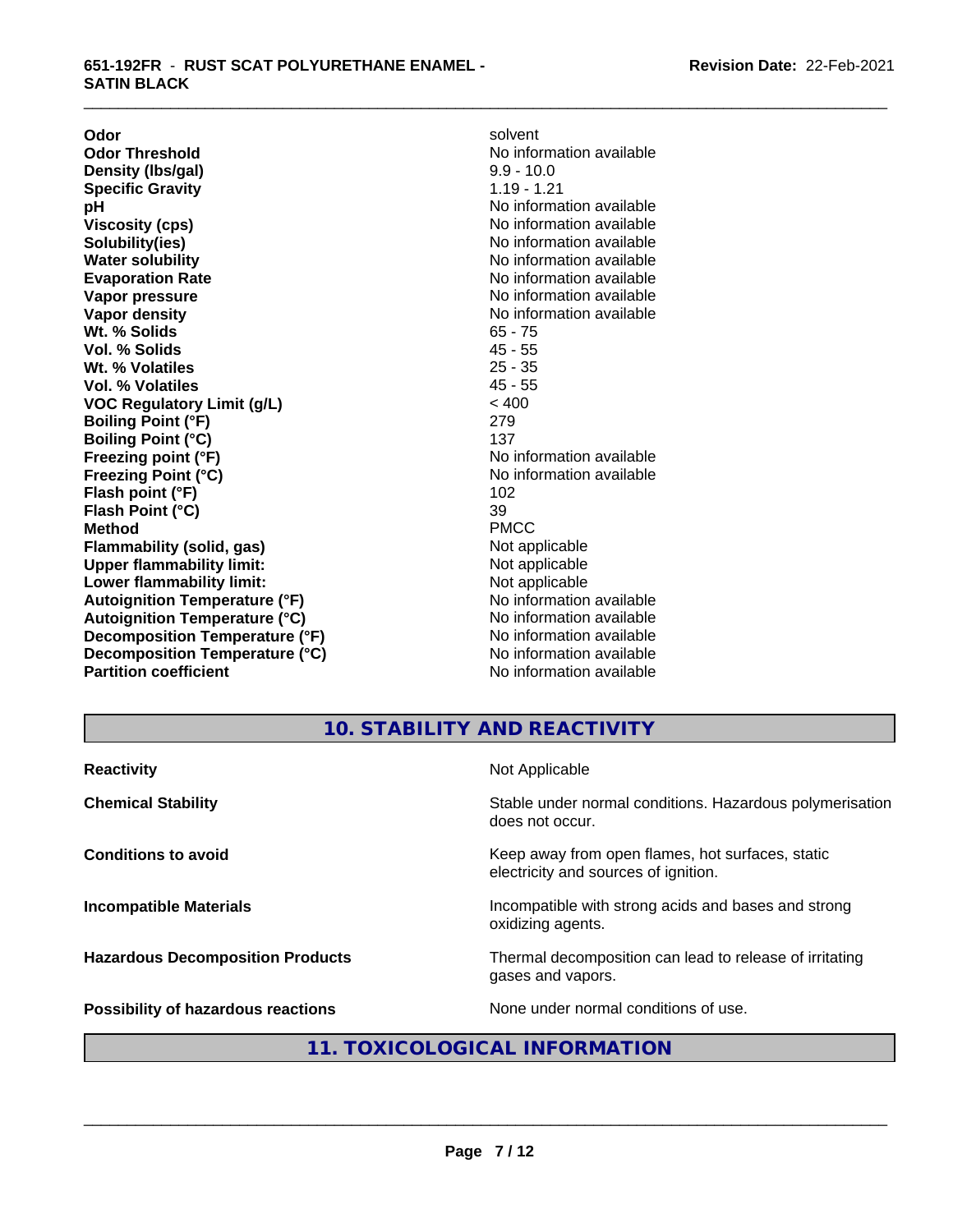| <b>Product Information</b><br>Information on likely routes of exposure                                                                                                                                                                            |                                                                                                                                                                                                                                                                                                                     |
|---------------------------------------------------------------------------------------------------------------------------------------------------------------------------------------------------------------------------------------------------|---------------------------------------------------------------------------------------------------------------------------------------------------------------------------------------------------------------------------------------------------------------------------------------------------------------------|
| <b>Principal Routes of Exposure</b>                                                                                                                                                                                                               | Eye contact, skin contact and inhalation.                                                                                                                                                                                                                                                                           |
| <b>Acute Toxicity</b><br><b>Product Information</b>                                                                                                                                                                                               | Repeated or prolonged exposure to organic solvents may<br>lead to permanent brain and nervous system damage.<br>Intentional misuse by deliberately concentrating and<br>inhaling vapors may be harmful or fatal.                                                                                                    |
| Symptoms related to the physical, chemical and toxicological characteristics                                                                                                                                                                      |                                                                                                                                                                                                                                                                                                                     |
| <b>Symptoms</b>                                                                                                                                                                                                                                   | No information available                                                                                                                                                                                                                                                                                            |
| Delayed and immediate effects as well as chronic effects from short and long-term exposure                                                                                                                                                        |                                                                                                                                                                                                                                                                                                                     |
| Eye contact<br><b>Skin contact</b>                                                                                                                                                                                                                | Contact with eyes may cause irritation.<br>May cause skin irritation and/or dermatitis. Prolonged skin<br>contact may defat the skin and produce dermatitis.                                                                                                                                                        |
| <b>Inhalation</b>                                                                                                                                                                                                                                 | High vapor / aerosol concentrations are irritating to the<br>eyes, nose, throat and lungs and may cause headaches,<br>dizziness, drowsiness, unconsciousness, and other central<br>nervous system effects.                                                                                                          |
| Ingestion                                                                                                                                                                                                                                         | Ingestion may cause irritation to mucous membranes.<br>Small amounts of this product aspirated into the<br>respiratory system during ingestion or vomiting may cause<br>mild to severe pulmonary injury, possibly progressing to<br>death.                                                                          |
| <b>Sensitization</b><br><b>Neurological Effects</b><br><b>Mutagenic Effects</b><br><b>Reproductive Effects</b><br><b>Developmental Effects</b><br><b>Target organ effects</b><br><b>STOT - single exposure</b><br><b>STOT - repeated exposure</b> | May cause an allergic skin reaction.<br>No information available.<br>No information available.<br>May damage fertility or the unborn child.<br>No information available.<br>No information available.<br>No information available.<br>Causes damage to organs through prolonged or repeated<br>exposure if inhaled. |
| Other adverse effects<br><b>Aspiration Hazard</b>                                                                                                                                                                                                 | No information available.<br>May be harmful if swallowed and enters airways. Small<br>amounts of this product aspirated into the respiratory<br>system during ingestion or vomiting may cause mild to<br>severe pulmonary injury, possibly progressing to death.                                                    |
| <b>Numerical measures of toxicity</b>                                                                                                                                                                                                             |                                                                                                                                                                                                                                                                                                                     |
| The following values are calculated based on chapter 3.1 of the GHS document                                                                                                                                                                      |                                                                                                                                                                                                                                                                                                                     |

\_\_\_\_\_\_\_\_\_\_\_\_\_\_\_\_\_\_\_\_\_\_\_\_\_\_\_\_\_\_\_\_\_\_\_\_\_\_\_\_\_\_\_\_\_\_\_\_\_\_\_\_\_\_\_\_\_\_\_\_\_\_\_\_\_\_\_\_\_\_\_\_\_\_\_\_\_\_\_\_\_\_\_\_\_\_\_\_\_\_\_\_\_

### ATEmix (oral) **ATEmix** (oral)

 $\overline{\phantom{a}}$  ,  $\overline{\phantom{a}}$  ,  $\overline{\phantom{a}}$  ,  $\overline{\phantom{a}}$  ,  $\overline{\phantom{a}}$  ,  $\overline{\phantom{a}}$  ,  $\overline{\phantom{a}}$  ,  $\overline{\phantom{a}}$  ,  $\overline{\phantom{a}}$  ,  $\overline{\phantom{a}}$  ,  $\overline{\phantom{a}}$  ,  $\overline{\phantom{a}}$  ,  $\overline{\phantom{a}}$  ,  $\overline{\phantom{a}}$  ,  $\overline{\phantom{a}}$  ,  $\overline{\phantom{a}}$ 

#### **Component Information**

| $\sim$<br>l name                              | <b>_D50</b><br>лаг                     | ~~~<br>LDOU<br>Ша       | $\sim$ $\sim$ $\sim$<br>ation<br>LUUU |
|-----------------------------------------------|----------------------------------------|-------------------------|---------------------------------------|
| . hvdrotreated<br>petroleum.<br>'‼ates<br>υıs | . ENNC<br>-<br>Rat<br>, ma/ka<br>่งบบบ | 2000<br>ma/ka<br>Rabbit | ma/<br>ື້<br>nai.<br>◡.<br>. .        |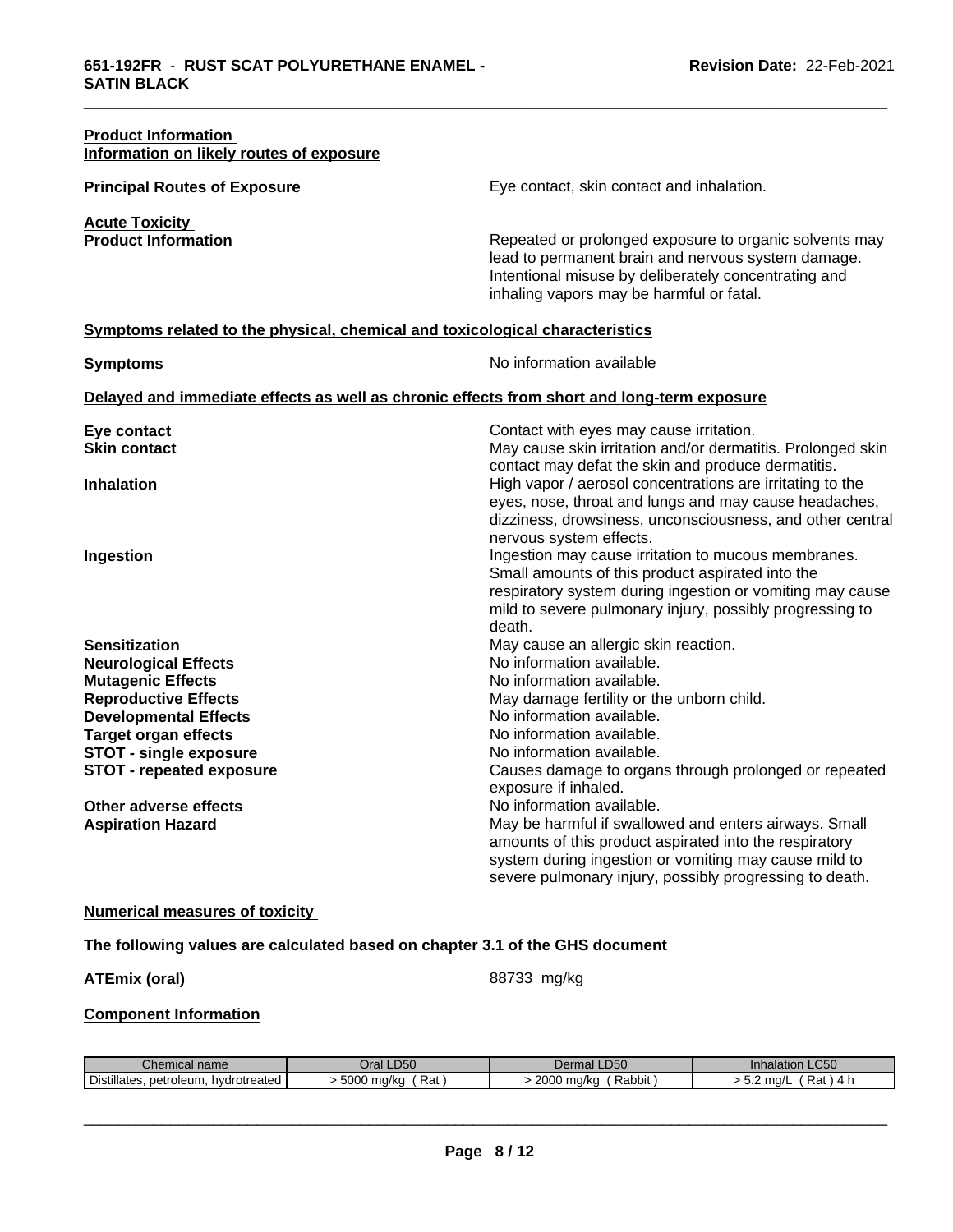#### **651-192FR** - **RUST SCAT POLYURETHANE ENAMEL - SATIN BLACK**

| light<br>64742-47-8                                         |                       |                            |                                      |
|-------------------------------------------------------------|-----------------------|----------------------------|--------------------------------------|
| Hydrotreated heavy naphtha,<br>petroleum<br>64742-48-9      | $> 6000$ mg/kg (Rat)  | $>$ 3160 mg/kg (Rabbit)    | $> 8500$ mg/m <sup>3</sup> (Rat) 4 h |
| Solvent naphtha, petroleum, light<br>aromatic<br>64742-95-6 | $= 8400$ mg/kg (Rat)  | $>$ 2000 mg/kg (Rabbit)    | $= 3400$ ppm (Rat) 4 h               |
| Carbon black<br>1333-86-4                                   | $> 15400$ mg/kg (Rat) | $>$ 3 g/kg (Rabbit)        | $\overline{\phantom{a}}$             |
| Zinc phosphate<br>7779-90-0                                 | $>$ 5000 mg/kg (Rat)  |                            |                                      |
| Methyl ethyl ketoxime<br>$96 - 29 - 7$                      | $= 930$ mg/kg (Rat)   | 1000 - 1800 mg/kg (Rabbit) | $> 4.83$ mg/L (Rat) 4 h              |
| Cobalt bis(2-ethylhexanoate)<br>136-52-7                    |                       | $> 5000$ mg/kg (Rabbit)    | $> 10$ mg/L (Rat) 1 h                |

\_\_\_\_\_\_\_\_\_\_\_\_\_\_\_\_\_\_\_\_\_\_\_\_\_\_\_\_\_\_\_\_\_\_\_\_\_\_\_\_\_\_\_\_\_\_\_\_\_\_\_\_\_\_\_\_\_\_\_\_\_\_\_\_\_\_\_\_\_\_\_\_\_\_\_\_\_\_\_\_\_\_\_\_\_\_\_\_\_\_\_\_\_

#### **Chronic Toxicity**

#### **Carcinogenicity**

*The information below indicateswhether each agency has listed any ingredient as a carcinogen:.*

| <b>Chemical name</b>         | <b>IARC</b>                    | <b>NTP</b>                          |
|------------------------------|--------------------------------|-------------------------------------|
|                              | 2B - Possible Human Carcinogen |                                     |
| Carbon black                 |                                |                                     |
|                              | I - Human Carcinogen           | Known Human Carcinogen              |
| Silica, crystalline          |                                |                                     |
|                              | 2B - Possible Human Carcinogen | <b>Reasonably Anticipated Human</b> |
| Cobalt bis(2-ethylhexanoate) |                                | Carcinogen                          |

• Crystalline Silica has been determined to be carcinogenic to humans by IARC (1) when in respirable form. Risk of cancer depends on duration and level of inhalation exposure to spray mist or dust from sanding the dried paint.

• Cobalt and cobalt compounds are listed as possible human carcinogens by IARC (2B). However, there is inadequate evidence of the carcinogenicity of cobalt and cobalt compounds in humans.

#### **Legend**

IARC - International Agency for Research on Cancer NTP - National Toxicity Program OSHA - Occupational Safety & Health Administration

**12. ECOLOGICAL INFORMATION**

#### **Ecotoxicity Effects**

The environmental impact of this product has not been fully investigated.

#### **Product Information**

#### **Acute Toxicity to Fish**

No information available

#### **Acute Toxicity to Aquatic Invertebrates**

No information available

#### **Acute Toxicity to Aquatic Plants**

No information available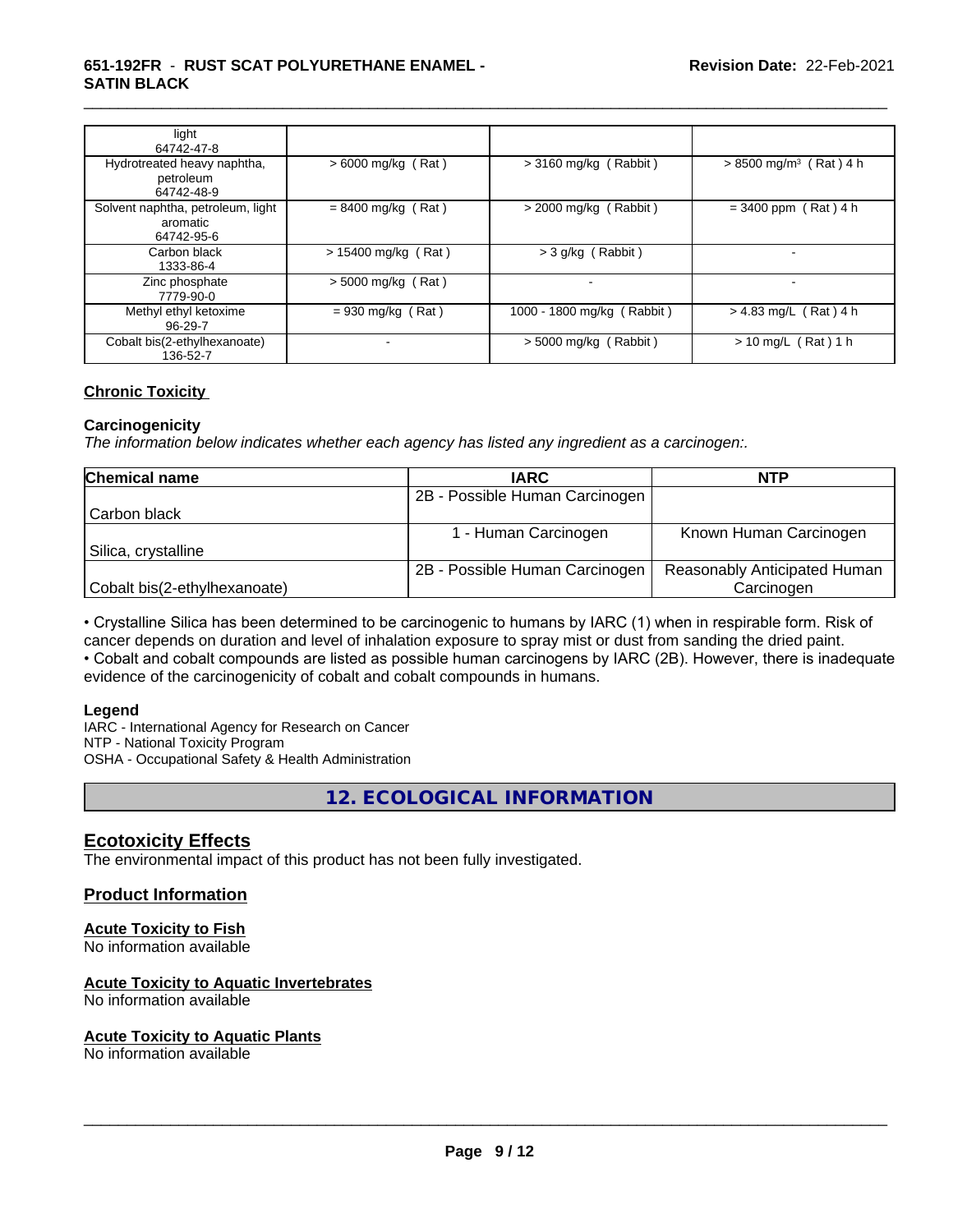#### **Persistence / Degradability**

No information available.

#### **Bioaccumulation**

There is no data for this product.

#### **Mobility in Environmental Media**

No information available.

#### **Ozone**

No information available

#### **Component Information**

#### **Acute Toxicity to Fish**

Methyl ethyl ketoxime LC50: 48 mg/L (Bluegill sunfish - 96 hr.)

#### **Acute Toxicity to Aquatic Invertebrates**

Methyl ethyl ketoxime EC50: 750 mg/L (Daphnia magna - 48 hr.)

#### **Acute Toxicity to Aquatic Plants**

No information available

|                                | 13. DISPOSAL CONSIDERATIONS                                                                                                                                                                                                           |
|--------------------------------|---------------------------------------------------------------------------------------------------------------------------------------------------------------------------------------------------------------------------------------|
| <b>Waste Disposal Method</b>   | Dispose of in accordance with federal, state, provincial, and local regulations.<br>Local requirements may vary, consult your sanitation department or<br>state-designated environmental protection agency for more disposal options. |
| <b>Empty Container Warning</b> | Emptied containers may retain product residue. Follow label warnings even after<br>container is emptied. Residual vapors may explode on ignition.                                                                                     |
|                                | TD ANICDODT INIFODIAATIONI<br>$\overline{A}$                                                                                                                                                                                          |

\_\_\_\_\_\_\_\_\_\_\_\_\_\_\_\_\_\_\_\_\_\_\_\_\_\_\_\_\_\_\_\_\_\_\_\_\_\_\_\_\_\_\_\_\_\_\_\_\_\_\_\_\_\_\_\_\_\_\_\_\_\_\_\_\_\_\_\_\_\_\_\_\_\_\_\_\_\_\_\_\_\_\_\_\_\_\_\_\_\_\_\_\_

#### **14. TRANSPORT INFORMATION**

| TDG                         |              |
|-----------------------------|--------------|
| <b>Proper Shipping Name</b> | <b>PAINT</b> |
| <b>Hazard class</b>         |              |
| UN-No.                      | UN1263       |
| <b>Packing Group</b>        |              |

**UN-No.** UN1263 **Description** UN1263, PAINT, 3, III

In Canada, Class 3 flammable liquids may be reclassified as non-regulated for domestic ground transportation if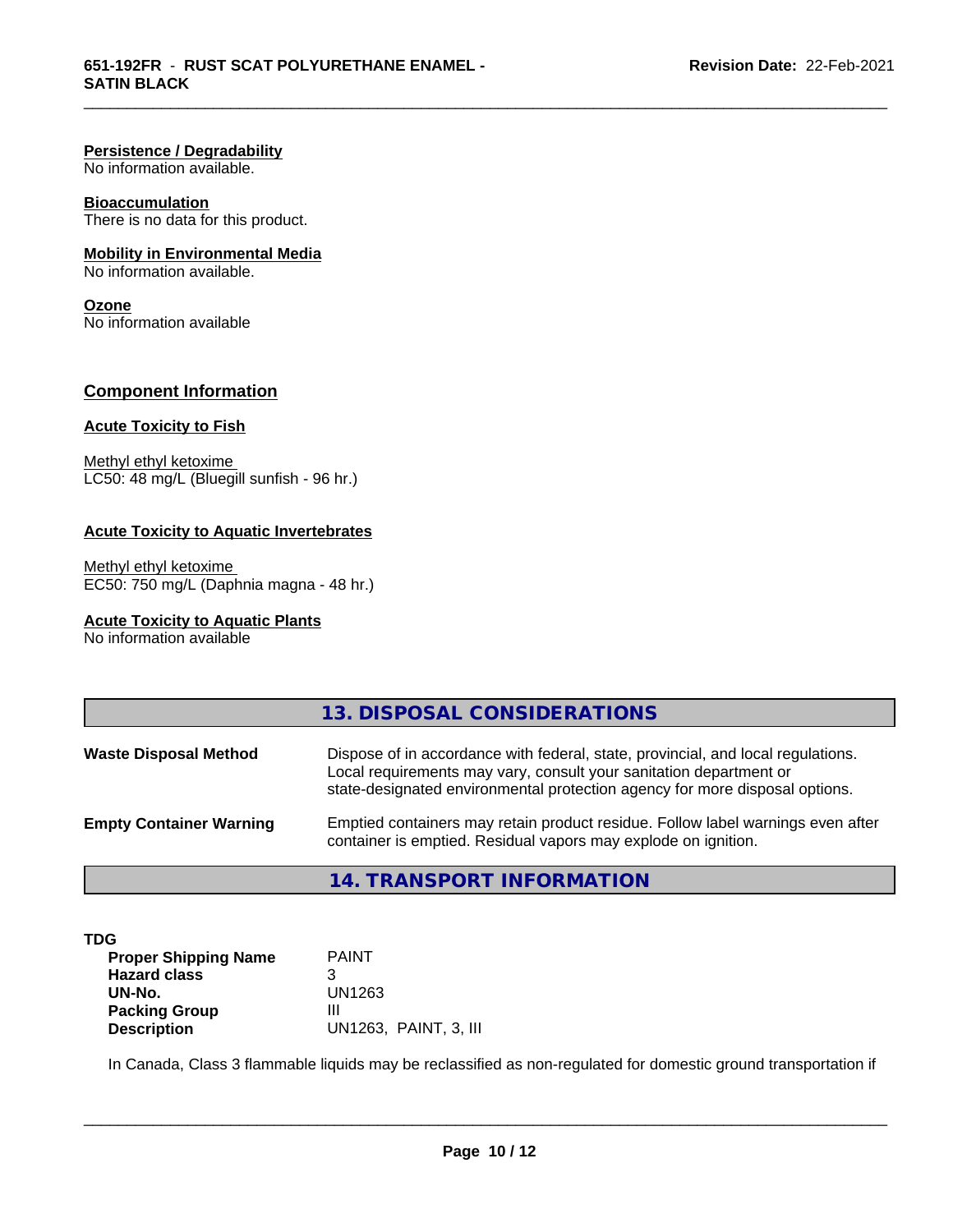they meet the requirements of TDG General Exemption SOR/2008-34.

| ICAO / IATA | Contact the preparer for further information. |
|-------------|-----------------------------------------------|
|             |                                               |

**IMDG / IMO** Contact the preparer for further information.

#### **15. REGULATORY INFORMATION**

#### **International Inventories**

| <b>TSCA: United States</b> | Yes - All components are listed or exempt. |
|----------------------------|--------------------------------------------|
| <b>DSL: Canada</b>         | Yes - All components are listed or exempt. |

#### **National Pollutant Release Inventory (NPRI)**

#### **NPRI Parts 1- 4**

This product contains the following Parts 1-4 NPRI chemicals:

#### *None*

#### **NPRI Part 5**

This product contains the following NPRI Part 5 Chemicals:

| <b>Chemical name</b>                 | CAS No.    | Weight-%    | <b>NPRI Part 5</b> |  |
|--------------------------------------|------------|-------------|--------------------|--|
| Distillates, petroleum, hydrotreated | 64742-47-8 | $10 - 30\%$ | Listed             |  |
| liaht                                |            |             |                    |  |
| Stoddard solvent                     | 8052-41-3  | $5 - 10%$   | Listed             |  |
| Hydrotreated heavy naphtha,          | 64742-48-9 | $3 - 7%$    | Listed             |  |
| petroleum                            |            |             |                    |  |
| Solvent naphtha, petroleum, light    | 64742-95-6 | 1 - 5%      | Listed             |  |
| aromatic                             |            |             |                    |  |

#### **WHMIS Regulatory Status**

This product has been classified in accordance with the hazard criteria of the Hazardous Products Regulations (HPR) and the SDS contains all the information required by the HPR.

**HMIS** - **Health:** 2\* **Flammability:** 2 **Reactivity:** 0 **PPE:** -

 $\overline{\phantom{a}}$  ,  $\overline{\phantom{a}}$  ,  $\overline{\phantom{a}}$  ,  $\overline{\phantom{a}}$  ,  $\overline{\phantom{a}}$  ,  $\overline{\phantom{a}}$  ,  $\overline{\phantom{a}}$  ,  $\overline{\phantom{a}}$  ,  $\overline{\phantom{a}}$  ,  $\overline{\phantom{a}}$  ,  $\overline{\phantom{a}}$  ,  $\overline{\phantom{a}}$  ,  $\overline{\phantom{a}}$  ,  $\overline{\phantom{a}}$  ,  $\overline{\phantom{a}}$  ,  $\overline{\phantom{a}}$ 

#### **HMIS Legend**

- 0 Minimal Hazard
- 1 Slight Hazard
- 2 Moderate Hazard
- 3 Serious Hazard
- 4 Severe Hazard
- \* Chronic Hazard
- X Consult your supervisor or S.O.P. for "Special" handling instructions.

*Note: The PPE rating has intentionally been left blank. Choose appropriate PPE that will protect employees from the hazards the material will present under the actual normal conditions of use.*